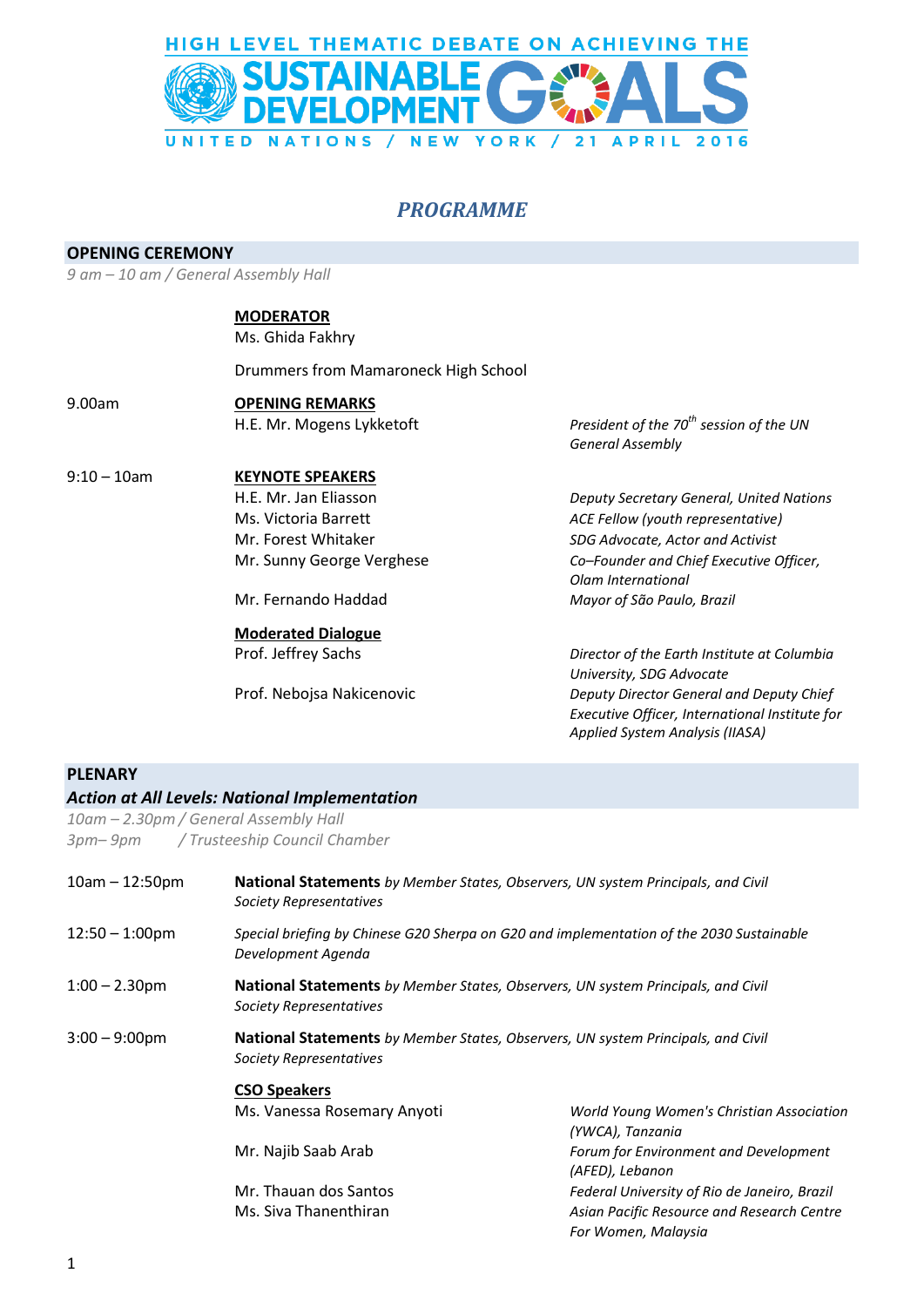

#### **INTERACTIVE DISCUSSION ONE**

*Financing poverty eradication and sustainable development*

*10am – 1pm / ECOSOC Chamber*

#### 10:05 **KEYNOTE SPEAKER**

Dr. Mark Carney *Governor of the Bank of England and Chairman of the Financial Stability Board (FSB)*

10:15 – 11:45am **PANEL 1** *The way ahead: Successful frameworks and strategies for financing the Sustainable Development Goals and the paradigm shift towards low carbon societies*

### **MODERATOR**

Ms. Maggie Lake **Anchor and Correspondent, CNN** 

#### **PANELLISTS**

|         | H.E. Ms. Izabella Teixeira                                                              | Minister of Environment of Brazil                                                                     |
|---------|-----------------------------------------------------------------------------------------|-------------------------------------------------------------------------------------------------------|
|         | Mr. Torben Möger Pedersen                                                               | Chief Executive Officer, Pension Denmark                                                              |
|         | Ms. Namita Vikas                                                                        | Group President and Country Head,<br>Responsible Banking & Chief Sustainability<br>Officer, YES Bank  |
|         | Ms. Barbara Adams                                                                       | Senior Policy Advisor, Global Policy Forum                                                            |
|         | <b>DISCUSSION LEADS</b>                                                                 |                                                                                                       |
|         | Ms. Ingrid-Gabriela Hoven                                                               | Director General, Federal Ministry for                                                                |
|         |                                                                                         | Economic Cooperation and Development of<br>Germany                                                    |
|         | Mr. Stefano Prato                                                                       | Managing Director, Society for International<br>Development                                           |
|         | Ms. Héla Cheikhrouhou                                                                   | Executive Director, Green Climate Fund                                                                |
|         | Mr. Enrique García Rodríguez                                                            | <b>Executive President and Chief Executive</b><br>Officer, Development Bank of Latin America<br>(CAF) |
| 11:42am | <b>Interview with Mogens Lykketoft</b> , President of the General Assembly on taxation, |                                                                                                       |

*International*

11:45am **PANEL 2** *Enhancing international cooperation in tax and financial matters*

#### **MODERATOR**

*conducted by Ghida Fakhry*

| Mr. Mukhisa Kituyi      | Secretary-General, UNCTAD                                                                                                                                                                                                                                   |
|-------------------------|-------------------------------------------------------------------------------------------------------------------------------------------------------------------------------------------------------------------------------------------------------------|
| <b>PANELLISTS</b>       |                                                                                                                                                                                                                                                             |
| Mr. José Antonio Ocampo | Director of the Economic and Political<br>Development Concentration in the School of<br>International and Public Affairs, Member of<br>the Committee on Global Thought and co-<br>President of the Initiative for Policy Dialogue<br>at Columbia University |
| Mr. Min Zhu             | Deputy Managing Director, IMF                                                                                                                                                                                                                               |
| Ms. Winnie Byanyima     | Executive Director, OXFAM International                                                                                                                                                                                                                     |
| Mr. Tom Butler          | President and Chief Executive Officer,                                                                                                                                                                                                                      |
|                         | International Council on Mining and Metals                                                                                                                                                                                                                  |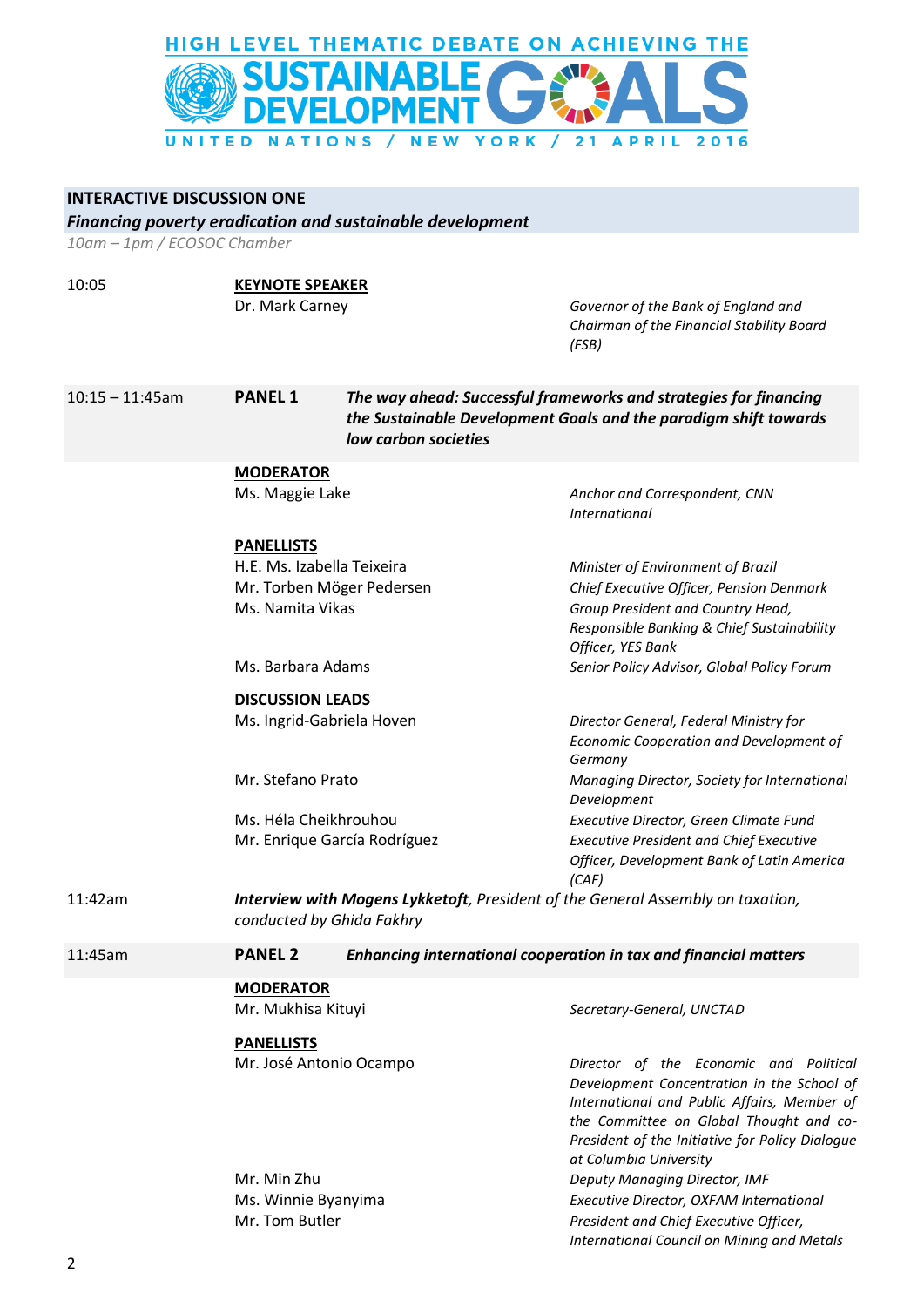

**DISCUSSION LEADS**

Mr. Marcos Bonturi *Director, Global Relations Secretariat, OECD* Ms. Tove Maria Ryding *Policy and Advocacy Manager – Tax Justice, EURODAD* Mr. Vicente Paolo Yu *Head of Administration and Coordinator, Global Governance for Development Programme, South Centre*

#### **HIGH-LEVEL LUNCH**

#### *Partnerships for SDG Implementation*

*1pm – 3pm / Delegates Dining Room*

**MODERATOR** Ms. Ghida Fakhry

1:15pm **OPENING REMARKS**

#### 1:25pm **MODERATED DIALOGUE**

H.E. Mr. Mogens Lykketoft *President of the 70th session of the UN General Assembly*

*Mr. Peter Bakker President, World Business Council for Sustainable Development (WBCSD)* Mr. Jeremy Oppenheim *Programme Director, Global Business for Sustainable Development* Ms. Rhea Suh *President, Natural Resource Defense Council (NRDC)*

1:45pm **ROUNDTABLE CONVERSATIONS**

2:35pm **MODERATED DIALOGUE**

Note*: High Level Partnership Lunch for invited guests only*

#### *Technology and Data for SDGs*

*3pm – 6pm / ECOSOC Chamber*

| 3:00pm | <b>PANEL 1</b>            | <b>Enhancing Technology Development and Cooperation for Sustainable</b><br><b>Development Goals</b> |                                                                                                                                   |
|--------|---------------------------|-----------------------------------------------------------------------------------------------------|-----------------------------------------------------------------------------------------------------------------------------------|
|        | <b>MODERATOR</b>          |                                                                                                     |                                                                                                                                   |
|        |                           | Mr. Andrew Steer                                                                                    | President and Chief Executive Officer, World<br>Resources Institute                                                               |
|        | <b>OPENING REMARKS</b>    |                                                                                                     |                                                                                                                                   |
|        | Mr. Achim Steiner         |                                                                                                     | Executive Director, UNEP                                                                                                          |
|        | <b>PANELLISTS</b>         |                                                                                                     |                                                                                                                                   |
|        | H.E. Mr. Sirodjidin Aslov |                                                                                                     | Minister of Foreign Affairs of the Republic of<br>Tajikistan                                                                      |
|        |                           | H.E. Mr.Esben Lunde Larsen                                                                          | Minister for Environment and Food of<br>Denmark                                                                                   |
|        | Mr. Li Yong               |                                                                                                     | Director-General, UNIDO                                                                                                           |
|        | Ms. Rachel Kyte           |                                                                                                     | Chief Executive Officer, Sustainable Energy<br>for All & Special Representative of the United<br><b>Nations Secretary-General</b> |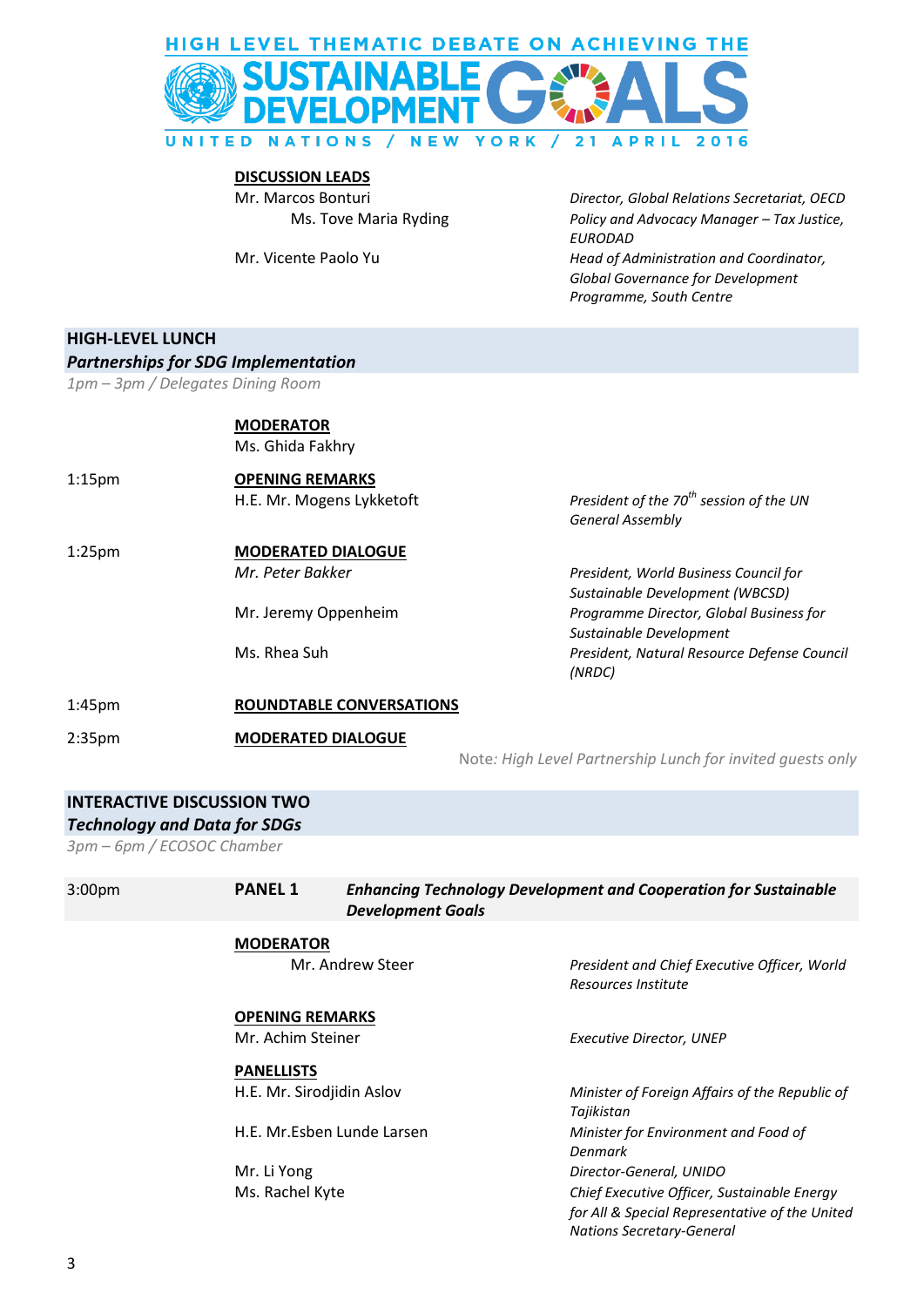

#### **DISCUSSION LEADS**

## **DISCUSSION SUMMARY**

Mr. Thomas Videbaek *Chief Operating Officer, Novozymes* Ms. Barbara Birungi *Director, Women in Technology Uganda*

Dr. Peter Singer *Chief Executive Officer, Grand Challenges Canada* Prof. Xiaolan Fu *Director of TMCD, Oxford University* Ms. Robynne Anderson *Chief Executive Officer, Emerging Ag Inc.* 

Prof. Elmer Colglazier *Senior scholar, American Association for Advancement of Science, Co-chair of the UN 10-Member Group to support the TFM*

#### 4:30pm **PANEL 2** *Harnessing the Data Revolution for SDGs: opportunities and challenges*

**MODERATOR**

**OPENING REMARKS**

#### **PANELISTS**

Rt. Hon. Mr. Perry Christie *Prime Minister of The Bahamas* Ms. Lisa Grace S. Bersales *Co-chair of IAEG-SDGs*  Mr. Babatunde Osotimehin *Executive Director, UNFPA*

#### **DISCUSSANTS**

#### **DISCUSSION SUMMARY**

H.E. Ms. Amina Mohamed *Minister of Environment of Nigeria*

Mr. Wu Hongbo *Under-Secretary General, UNDESA*

Mr. Christian Friis Bach *Chair of UN Regional Economic Commissions*  Ms. Lara Birkes *Chief Sustainability Officer, Hewlett Packard Enterprise* Ms. Erica Hagen *Board Member and Founder, Map Kibera*

Ms. Atefeh Riazi *Assistant Secretary General and UN Chief Information technology officer* Mr. Mosharraf Hossain D*irector of Policy and Influencing, ADD International* Dr. Robert Chen *Director of CIESIN, Columbia University* Mr. Robert Kirkpatrick *Director, UN Global Pulse*

Mr. John McArthur *Senior Fellow, Brookings Institution*

#### **HIGH-LEVEL RECEPTION**

*Climate Action in the Context of Sustainable Development*

*6:00pm – 7:30pm / East Lounge, 1st floor* 

|                    | <b>Moderator:</b>                           |                                                     |
|--------------------|---------------------------------------------|-----------------------------------------------------|
|                    | Ms. Christiana Figueres                     | <b>Executive Secretary of UNFCCC</b>                |
| 6:15 <sub>pm</sub> | <b>OPENING REMARKS</b>                      |                                                     |
|                    | H.E. Mr. Mogens Lykketoft                   | President of the 70 <sup>th</sup> session of the UN |
|                    |                                             | <b>General Assembly</b>                             |
| 6:20 <sub>pm</sub> | H.E. Mr. Ban Ki-moon                        | Secretary-General of the United Nations             |
| 6:25 <sub>pm</sub> | <b>KEYNOTE SPEAKERS</b>                     |                                                     |
|                    | H.E. Mr. Tuilaepa Aiono Sailele Malielegaoi | Prime Minister of Samoa                             |